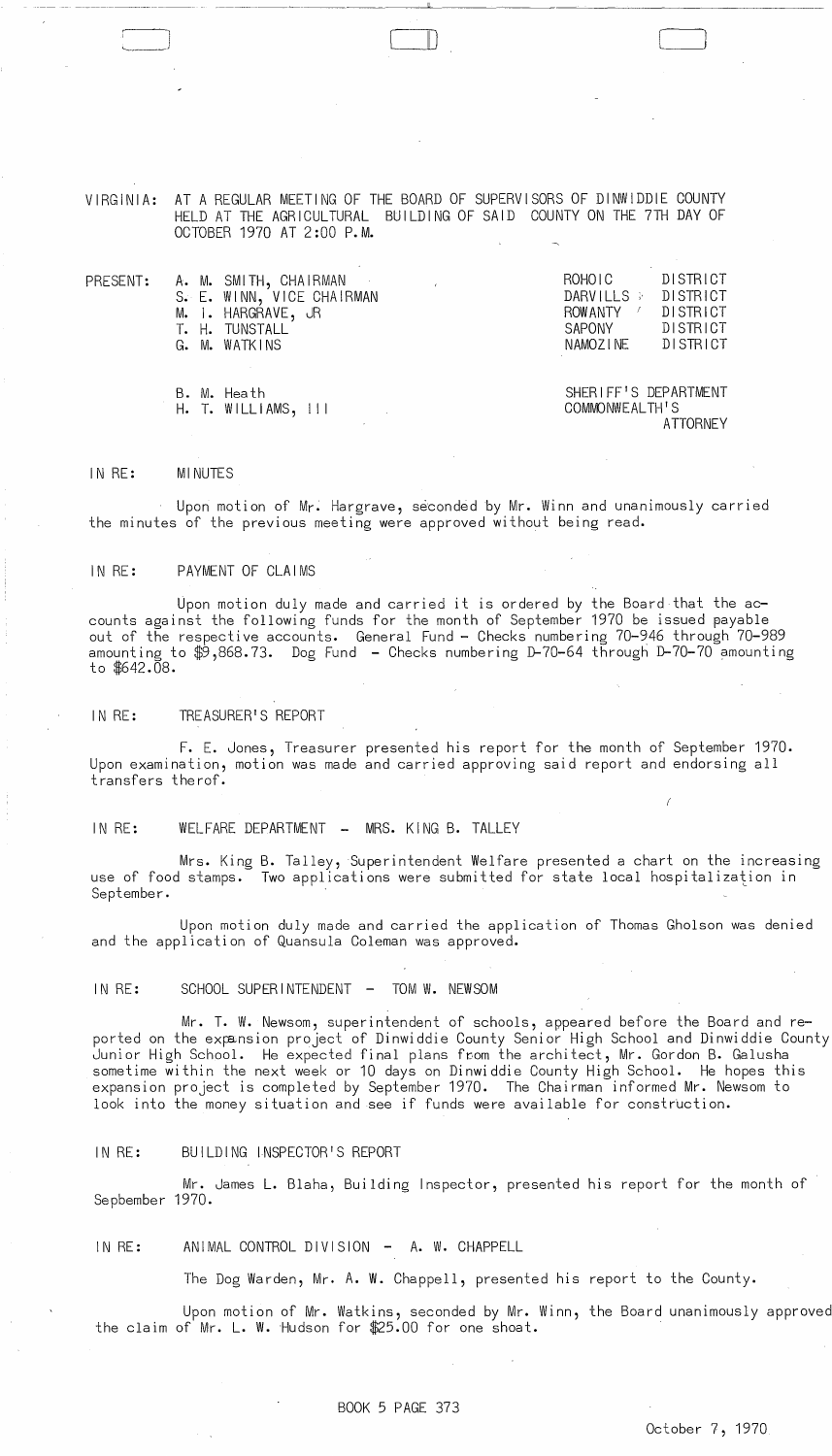## IN RE: VIRGINIA ASSOCIATION OF COUNTIES - INCREASE IN MEMBERSHIP DUES - APPROVED

Upon motion of Mr. Winn, seconded by Mr. Tunstall (the Chairman voting "aye") the Board unanimously approved the amendment to the by-laws of the Virginia Association of Counties, Article 2, Section A increasing the membership dues from  $\bar{2}\phi$  per capita to  $3¢$  per capita for each jurisdiction.

## IN RE: HIGHWAY DEPARTMENT

13,1971

ie (Jement)<br>|3<sub>1</sub>

Mr. S. E. Winn on behalf of the Board expressed thanks for the tour of Dinwiddie County and the lunch on September 24th by the Highway Department.,

# IN RE: ABANDONMENT REQUEST - SECONDARY ROUTE 9472

It appearing to the Board of Supervisors that Secondary Route 9472 beginning at a point on Route 704, 0.23 miles South of Route 619, running in a Westerly and Southerly direction, 0.06 miles to Route 704 is at present a school entrance to the former Dinwiddie Training School, and

WHEREAS, this school is now closed and serves no public service as a public school entrance or otherwise.

Effettive WHEREAS, the Board of Supervisors of Dinwiddie County request the State Highway Commission to take the necessary action to abandon the above described road from the Secondary System of Dinwiddie County.

The above request was duly moved sseconded and unanimously carried.

### IN RE: RECONSTRUCTION OF ROUTE 650 & SIGNS AT 1-85 & 650

Mr. Ivan Butterworth appeared before the Board in behalf of a delegation from DeWitt. He requested two things. 1) Reconstruction of Route 650 from 1-85 to U.S.  $\#1$ . 2) That a sign at the exits to Route 650 on 1-85 indicate gas and food were available.

Mr. R. V. Lancaster, III and Mr. B. C. Medlock, representing the State High= way Department, explained the status of Route 650. They stated that reconstruction was scheduled for 1973-74 fiscal year and that they would do everything possible to step up this time table.

Upon motion of Mr. Tunstall, seconded by Mr. Winn the Board unammowsly agreed with the Delegation from DeWitt and asked Mr. Lancaster and Mr. Medlock to take every step possible to have this project begun.

Mr. Lancaster explained to the delegation from Dewitt that upon request of the Board of Supervisors he would make every effort to have the gas and food signs erected and he suggested that in the letter to him from the Board that the places meeting the requirements for food and gas be included.

Upon motion of Mr. Winn, seconded by Mr. Tunstall and unanimously carried, (the Chairman voting "aye"), the Executive Secretary was instructed to write Mr. Kancaster urging that these gas and food signs be erected.

IN RE: SECONDARY ROAD BUDGET - 1970-71 APPROVED

::1

Mr. R. W. Lancaster, District Resident Engineer, Department of Highways, presented the budget for the fiscal year 1970-71.

Upon motion of Mr. Winn, seconded by Mr. Tunstall and unanimously carried the Secondary Road System Budget for 1970-71 was approved.

Mr. Lancaster invited the Board to the Virginia State Highway Fall Convention in Lexington on October 29th & 30th.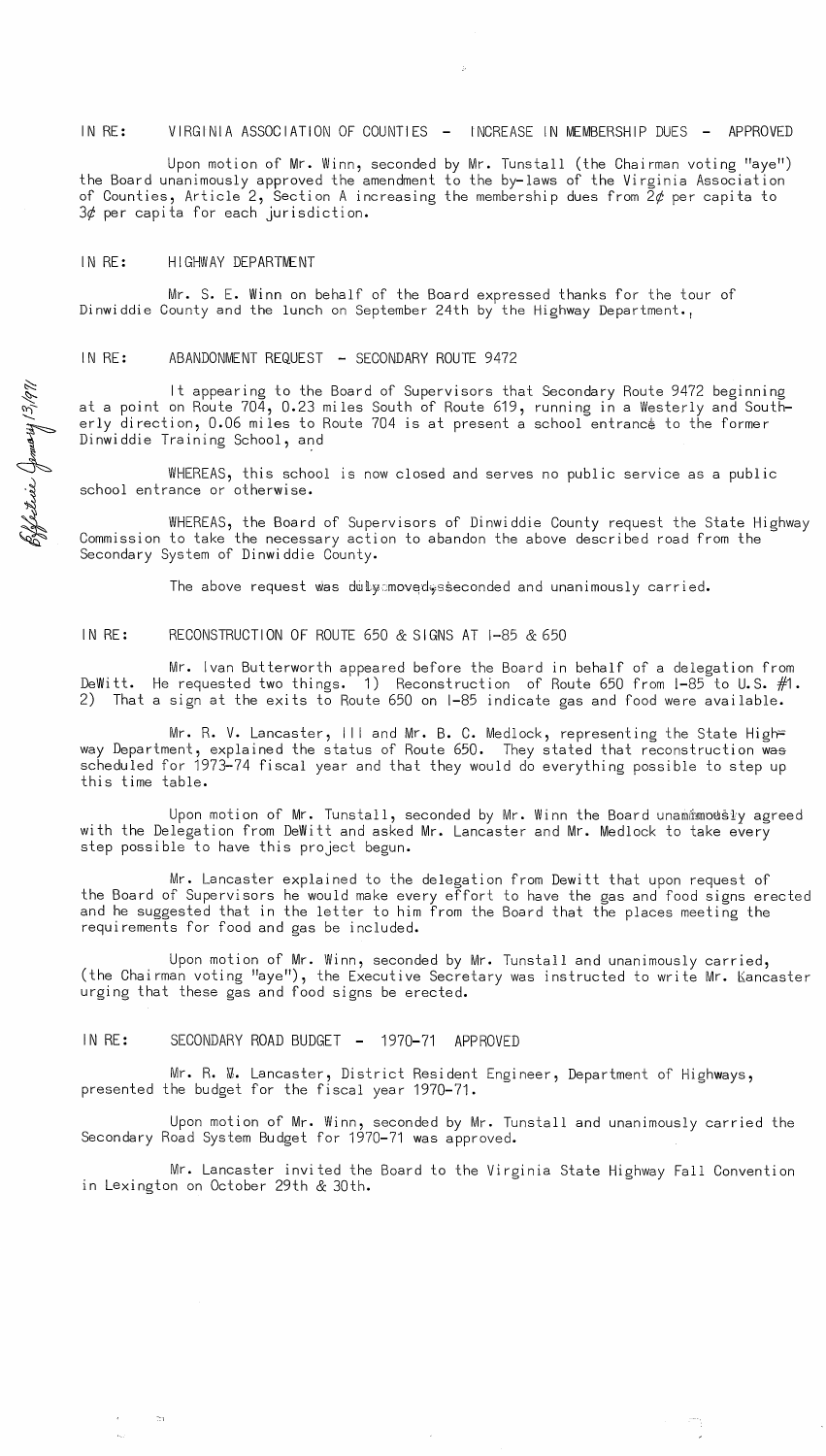IN RE: PUBLIC HEARING - ZONING ORDINANCE CHANGES CONCERNING GENERAL ADVERTISING SIGNS

 $\Box$ 

This being the time and place as advertised in the Progress-Index to hold a public hearing to consider zoning ordinance changes relative to advertising signs within Dinwiddie County in Agricultural A-2 Areas.

Mr. Paul D. Stotts, attorney, appeared in behalf of Outdoor Advertising Association of Virginia. He stated that his organization would perfer no restrictions on the placing of signs within Dinwiddie County as existed now. He believes the relaxation of this regulation would not only benefit businesses outside the County but businesses within the County as well. Upon questions by the Board, Mr. stotts said he believed that when the ordinance was drawn up that the intent was to have location signs instead of General Advertising signs in Agricultural A-2 areas.

After much discussion between the Board and Mr. Stotts and no one else appeared to speak on the ordinance Mr. Hargrave made the following motion:

Under Section 17-8, Use #35

l J

> Delete: General Advertising signs; provided, that such signs advertises businesses located and conducted within the county.

In place of the above: Location signs

This motion was seconded by Mr. Winn and unanimously carried (the chairman voting "aye".)

The Chairman appointed Mr. Hargrave, the Executive Secretary and the Commonwealth's Attorney to study the possibility of a sign ordinance for Dinwiddie County

IN RE: SOUTHSIDE INSURERS SERVICE CORPORATION - ASKED TO BE APPOINTED BROKER OF RECORD FOR THE ENTIRE COUNTY

Mr. M. L. Duke, Jr., explained to the Board that securing insurance for County owned buildings was becoming much more difficult each year. He stated there is a possibility that the County might loose present coverage or be charged a very large premium for insurance. Mr. Duke suggested that in order to combat this, he would like to ask the Board to appoint Southside Insurers Service Corporation as Broker of Record for the entime County.

Upon motion of Mr. Hargrave, seconded by Mr. Watkins and unanimously carried, (the chair voting "aye") the Board approved Southside Insurers Service Corporation as the Broker of Record for Dinwiddie County providing that Mr. Duke. discuss this with the School Board and they too approved.

# IN RE: REPLACEMENT OF POLICE VEHICLES

Mr. Hagrave suggested that the Executive Secretary discuss with the sheriff the purchase of new vehicles for the sheriff's department and if possible to order them through the state.

Mr. Hargrave also asked the executive secretary to investigate the cost of health insurance to the County with the possibility in mind that the County assume this cost.

There being no further business to be brought before the Board the meeting adjourned at 5:15 P.M.

ATTEST/ALANT

ary to investigate the cost of<br>mind that the County assume this<br>t before the Board the meeting<br>the metal of the meeting<br>A. Mixtchell Smith, Chairman

ó